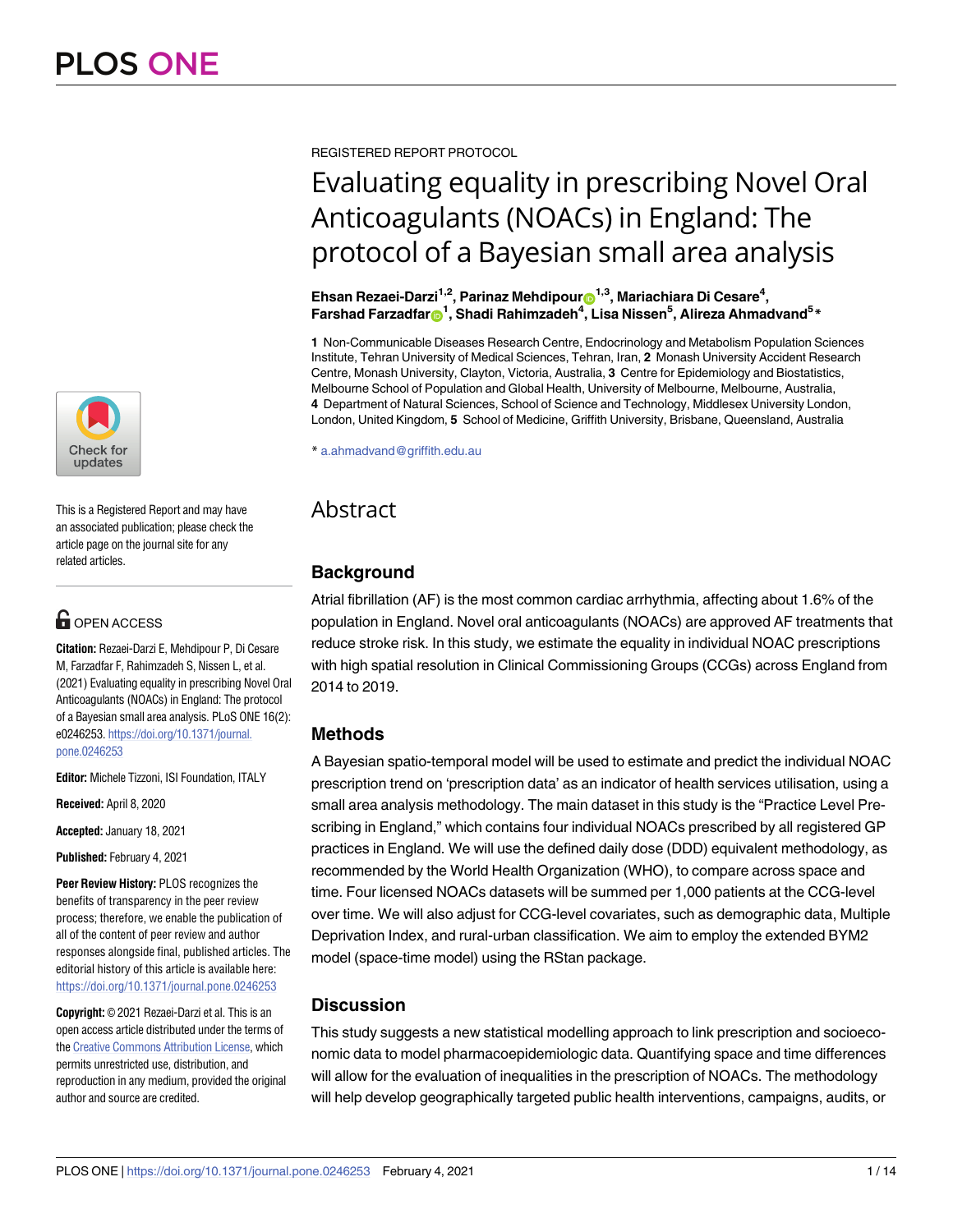<span id="page-1-0"></span>**Data Availability Statement:** All relevant data from this study will be made available upon study completion.

**Funding:** The author(s) received no specific funding for this work.

**Competing interests:** The authors have declared that no competing interests exist.

guidelines to improve areas of low prescription. This approach can be used for other medications, especially those used for chronic diseases that must be monitored over time.

### **Introduction**

#### **Background**

Atrial fibrillation (AF) is the most common cardiac arrhythmia [\[1](#page-11-0)]. Men are more often affected than women, and the prevalence of AF increases with age  $[2]$  $[2]$ . In the UK, the age-sex standardised prevalence of AF has increased from 2.14% in 2000 to 3.29% in 2016 [\[2\]](#page-11-0). AF is a major cause of ischaemic stroke, as the risk of stroke is five times higher than in a person with a normal heart rhythm [\[3](#page-11-0)]. The age-adjusted AF incidence and prevalence are lower in women; however, the absolute number of men and women living with AF remains similar due to men's shorter life expectancy [\[4\]](#page-11-0).

The UK's National Institute for Health and Care Excellence (NICE) has approved four licensed non-Vitamin K antagonist oral anticoagulants (NOACs): Apixaban, Dabigatran, Edoxaban, and Rivaroxaban. Dabigatran is a direct thrombin inhibitor, while the others are direct factor Xa inhibitors. Large international multicentre trials have shown that NOACs reduce the risk of stroke in patients with non-valvular atrial fibrillation similar to warfarin. Their ease of use, minimal need for monitoring, and negligible interactions with other drugs have made NOACs a mainstream treatment choice among clinicians [\[5\]](#page-11-0). NOACs have limiting characteristics as well, such as the clinicians' inability to assess dosing, compliance, or wash out with an uncomplicated laboratory test, the lack of an antidote to rapidly control major haemorrhage, and reduced safety in emergent or urgent surgical procedures [\[6\]](#page-11-0).

These NOACs are primarily prescribed to prevent stroke and systemic embolism in patients with non-valvular atrial fibrillation (AF)  $[7-10]$ . Additionally, they are indicated to treat deep vein thrombosis (DVT) and pulmonary embolism (PE), prevent and recurrent DVT and PE in adults, and to prevent atherothrombotic events after the management of acute coronary syndrome [\[11–15](#page-11-0)].

Although anticoagulation to reduce the risk of stroke is an essential part of managing AF, patients are not always appropriately anticoagulated [\[16\]](#page-11-0). In 2013, an estimated 7,000 strokes could have been avoided, and 2,100 lives saved each year in England with appropriate AF management [[17](#page-11-0)]. The NICE Implementation Collaborative has identified barriers to NOACs use at general practice levels, which include, but are not limited to:

- the continued use of aspirin for stroke prevention,
- health care professionals' concerns regarding patient adherence, as there is no need for routine coagulation monitoring with NOACs,
- the cost of prescribing NOACs in comparison to alternatives such as vitamin K antagonists (VKA), like Warfarin, or
- the unavailability of specific antidotes for NOACs (except for Dabigatran, for which idarucizumab is available) to reverse the drugs' effect in the event of a major bleed.

The NICE Implementation Collaborative explains that primary care providers prescribing NOACs need local leadership. Not all GPs can be expected to be experts in anticoagulation for atrial fibrillation. As the prevalence of atrial fibrillation continues to increase with age, local anticoagulant "champions" will be needed [\[3\]](#page-11-0). Also, in terms of the local care pathways, NICE-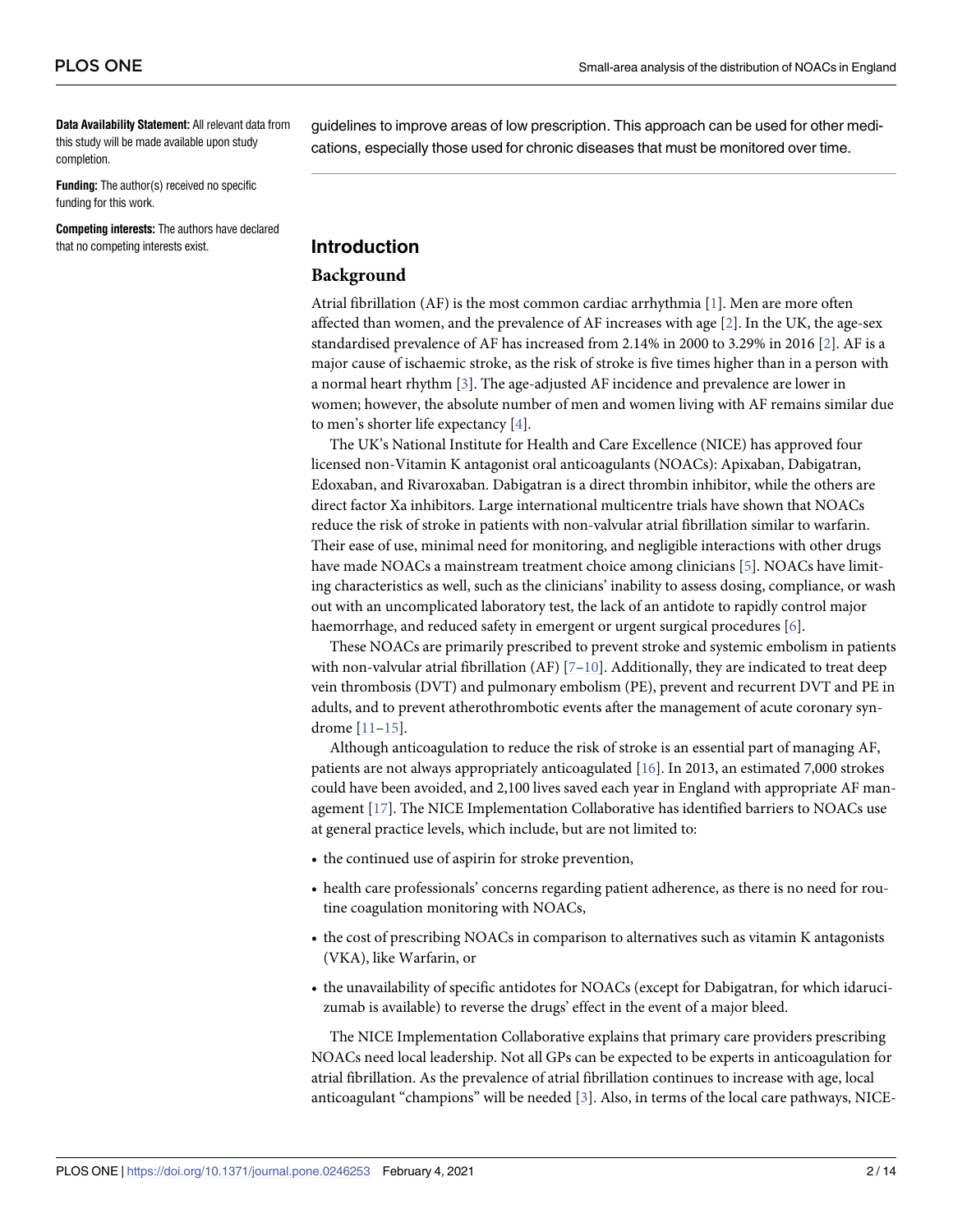approved treatments must be made available for prescribing NOACs. The NHS's Clinical Commissioning Groups (CCGs) have flexibility in making this happen and different models can be used to suit local needs.

The above-mentioned barriers to prescribing NOACs, plus variations in local leadership, general practitioners' expertise and confidence in prescribing NOACs, and CCG flexibility in prescribing cause variations across CCGs and over time. An AF diagnosis and anticoagulantprescribing performance have practice-level variations [[2\]](#page-11-0). There will be regional variation in stages of transiting to optimised NOAC prescriptions, with some relation to CCG-level characteristics in either burden of the clinical indications (AF) or barriers to switching to NOACs. Currently, little is known about the prescribing patterns at smaller geographical and administrative levels, e.g. CCGs, which can be a valuable index for economic and health service planning.

#### **Aims and questions**

NHS Digital has made large data and geographical information about prescription patterns across NHS available. This has made providing estimates of prescription patterns at smaller geographic levels possible and will help inform decisions and policymaking.

We aim to develop and initiate an analytical strategy for small-area estimates. This research will integrate concepts and methods from the fields of medicine, clinical epidemiology, population health, and statistics to provide evidence for policy and programmatic decisions regarding the prescribing patterns of NOACs in local populations. The objective of this research is to quantify–for the first time for individual NOACs–the prescribing patterns at "small-area" CCG levels. This will subsequently adjust the spatio-temporal prescribing patterns according to relevant covariates across CCGs in England (space) and over time.

This higher resolution information about NOACs across CCGs can demonstrate major differences in their prescribing patterns, potential variables that have contributed to these differences, and the amount of deviation. This information will allow policymakers to deliver feasible and cost-effective primary care interventions to improve and optimise NOAC prescribing at the population level.

#### **Methods**

This study explains the statistical methodology for estimating and predicting 'prescribing data' as an indicator of health services utilisation, using a small area analysis methodology.

The statistical methods in this study 'borrow strength' over time and space in a Bayesian framework. We will start from individual NOACs and correlate them over space (e.g., using a conditional autoregressive model) across CCGs, and over time (e.g., using random walk). The study will focus on four licensed, guideline-approved, available NOACs across the NHS. The international non-proprietary names (INNs) [generic names] of the NOACs are Apixaban, Dabigatran, Edoxaban, and Rivaroxaban.

#### **The rationale for analysing NOACs**

Our study will analyse prescribing patterns for NOACs according to the following:

1. Clinical: NOACs are prescribed for clinically significant, diverse, and priority indications, i.e., AF, prevention of DVT and PE, or after acute MI. The licensed NOACs can be prescribed by general practitioners in England. Also, there is scientific evidence suggesting that the NOACs are not being prescribed optimally, and interventions are needed to increase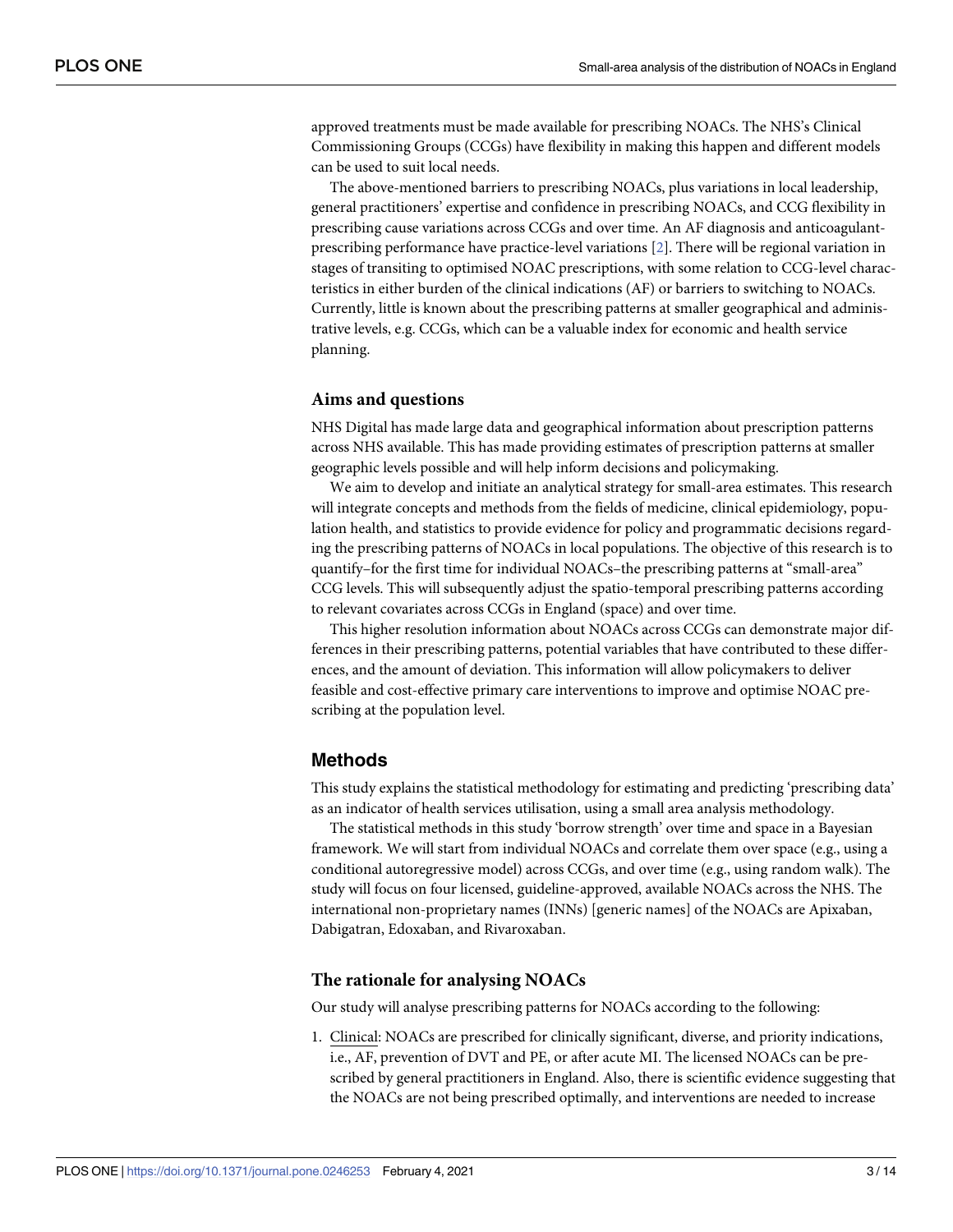<span id="page-3-0"></span>their use in primary care  $[18]$ . However, the prescribing patterns between CCGs remain unknown.

- 2. Health economics: NOACs are costly medications covered by the NHS. According to the NHS's Prescribing by GP Practice datasets, Apixaban and Rivaroxaban had the top two highest ACT and NIC costs in July of 2019.
- 3. Technical statistical advantage: for small area modelling using spatio-temporal analysis, the above mentioned four NOACs have a unique advantage. Prescribing one is mutually exclusive in prescribing the others, which means that they cannot be co-prescribed. Therefore, each medication can be modelled and interpreted individually.

#### **Identifiers of individual NOACs**

This study focuses on four individual NOACs with unique identifiers in the intended prescribing datasets, including their corresponding British National Formulary (BNF) codes. The BNF codes show what medication has been prescribed. Additionally, for aggregating the different dosage forms of these four NOACs, we will add the individual alphanumeric codes developed by the World Health Organisation (WHO), i.e., the Anatomical Therapeutic Chemical (ATC) Classification System. ATC classifies the active ingredients of drugs according to the organ or system on which they act and their therapeutic, pharmacological, and chemical properties.

#### **Standardising different dosages and primary variables of interest**

We will use the defined daily dose (DDD) methodology, as recommended by WHO, to provide a fixed unit of measurement independent of price, currency, package size, and strength. This enables us to assess trends in medication prescribing patterns and to compare different geographical areas over time. By definition, "DDD is the assumed average maintenance daily dose for a drug administered for its main indication in adults." Table 1 summarises the individual NOACs' identifiers, DDDs, and available dosage forms in the UK.

As a practical example, if 100 Edoxaban at 30 mg and 200 Edoxaban at 60 mg are prescribed at any point, the total DDD equivalent for Edoxaban is calculated as:

 $(100 \times 30 \text{ mg} + 200 \times 60 \text{ mg})/60 \text{ mg} = 250$ 

| Name                 | ATC code       | <b>BNF Code</b> | $DDD^* (mg)$ | <b>Dosage Forms</b> |
|----------------------|----------------|-----------------|--------------|---------------------|
| Apixaban             | <b>B01AF02</b> | 0208020Z0       | 10           | 2.5mg               |
|                      |                |                 |              | 5 <sub>mg</sub>     |
| Dabigatran etexilate | <b>B01AE07</b> | 0208020X0       | 300          | 75mg<br>.           |
|                      |                |                 |              | 110mg               |
|                      |                |                 |              | 150mg               |
| Edoxaban             | <b>B01AF03</b> | 0208020AA       | 60           | 30 <sub>mg</sub>    |
|                      |                |                 |              | 60mg                |
| Rivaroxaban          | <b>B01AF01</b> | 0208020Y0       | 20           | 2.5mg               |
|                      |                |                 |              | 10 <sub>mg</sub>    |
|                      |                |                 |              | 15mg                |
|                      |                |                 |              | 20mg                |

#### **Table 1. Identifiers of the individual NOACs.**

� DDD: Defined daily dose.

<https://doi.org/10.1371/journal.pone.0246253.t001>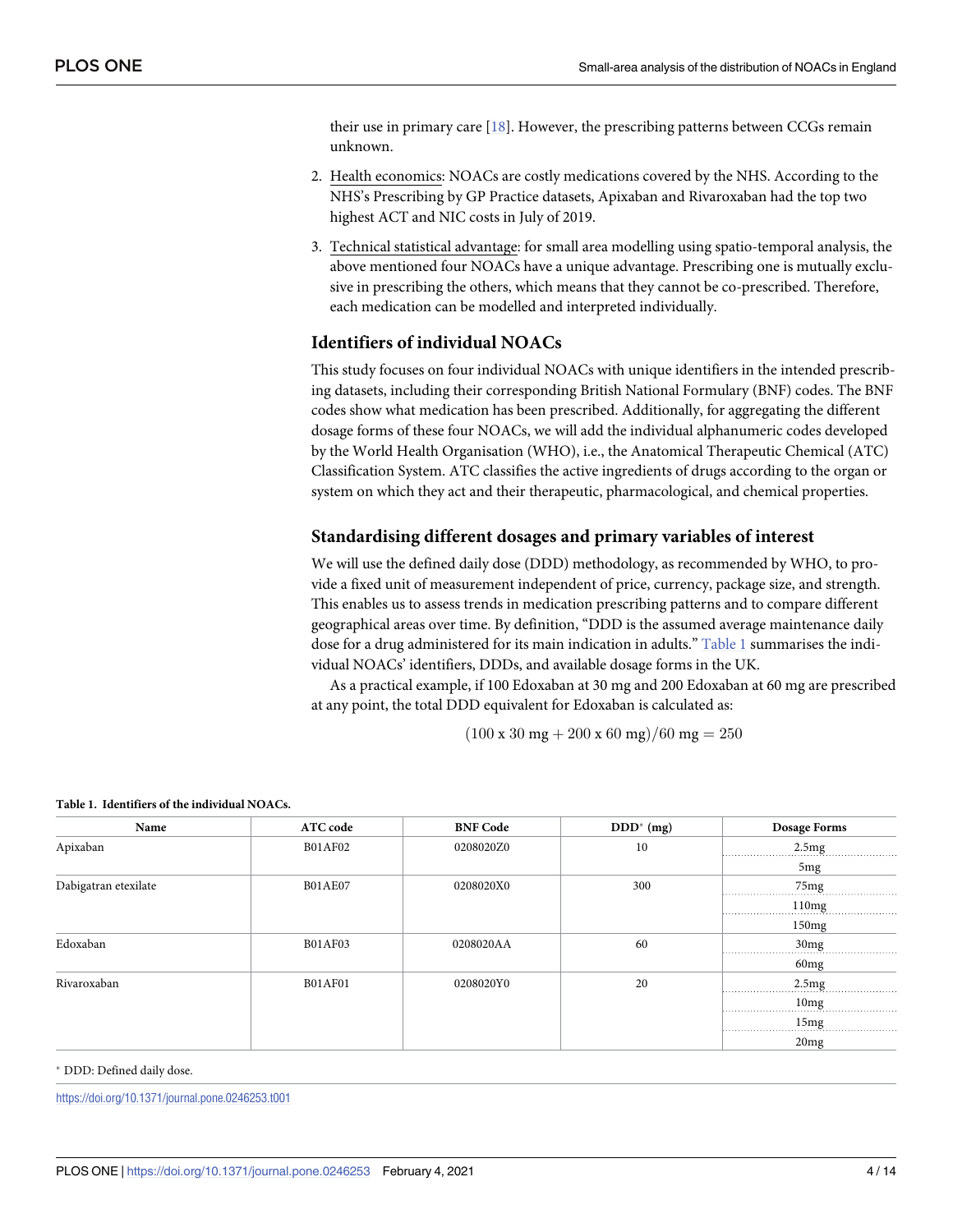<span id="page-4-0"></span>This total 'DDD equivalent' is unit-free and will serve as a generic parameter that can be compared at various locations over time.

However, to compare CCGs with each other and any CCG in different years regarding the total DDD equivalent, population changes over space and time must be considered. Therefore, we will divide the calculated total DDD equivalent by the population and then multiply the result by 1,000. This will give a continuous outcome variable, in the form of a rate called DDD per 1,000 population, which will be the primary variable in the analyses.

#### **Adjusting for covariates**

To account for variables that may explain the distribution of the primary variable of interest, we will use population-level data to include relevant covariates in the analytical model, including, but not limited to, age, socio-economic indicators, the number of prescribing practitioners, and the prevalence of specific medical conditions, such as atrial fibrillation.

#### **Visualising outputs**

To visualise the analysis outputs, we will use the Clinical Commissioning Groups (CCG) Boundaries as of April 2019, available from the Office for National Statistics website under the Open Government Licence v3.0 [\[19,20\]](#page-12-0). In compliance with copyright, we initially downloaded and reproduced a CCG map shapefile using R software version 3.5.1 ([Fig](#page-5-0) 1).

#### **Reference year**

For meaningful comparison between CCGs over time, we will set the 2019 calendar year as the reference time and will consider providing retrospective comparisons back to 2014.

#### **Data sources**

The main dataset in this study will be the "Practice Level Prescribing in England," a list of all medicines, dressings, and appliances that are prescribed by all registered GP practices in England [\[21](#page-12-0)].

Practice Level Prescribing in England is available from August of 2010, and updated monthly, covering the specifics of each item prescribed. The data covers England NHS's prescriptions and dispensation in the UK. Prescriptions that are written in England but dispensed outside of England are also included. The data includes prescriptions written by GPs and other non-medical prescribers, such as nurses and pharmacists attached to GP practices. Medications are identified by their British National Formulary (BNF) code. The practices listed include all those registered in England and several "dummy" practices created by Primary Care Trusts (PCTs) to identify prescriptions in certain environments or circumstances, including specialist clinics, hospices, prisons, and training units.

Each monthly data set is over 10 million rows. The data includes the total quantity of individual treatments prescribed for each practice identified by the BNF code. Six-calendar years of Apixaban, Rivaroxaban, Edoxaban, and Dabigatran etexilate prescriptions are extracted from January of 2014 to December of 2019 to form the main dataset. Databases used in this study do not contain clinical diagnoses. The study does not aim to differentiate between different indications for prescribing NOACs.

The GP practice list size (the number of registered patients) in five-years age bands and a sex distribution is available quarterly from January of 2014 and monthly from April of 2017 [\[22\]](#page-12-0). A linear interpolation will be conducted to cover unsupported demographic data, assuming a linear change in the sex and age discrepancy [[23](#page-12-0)]. To capture the deprivation in England,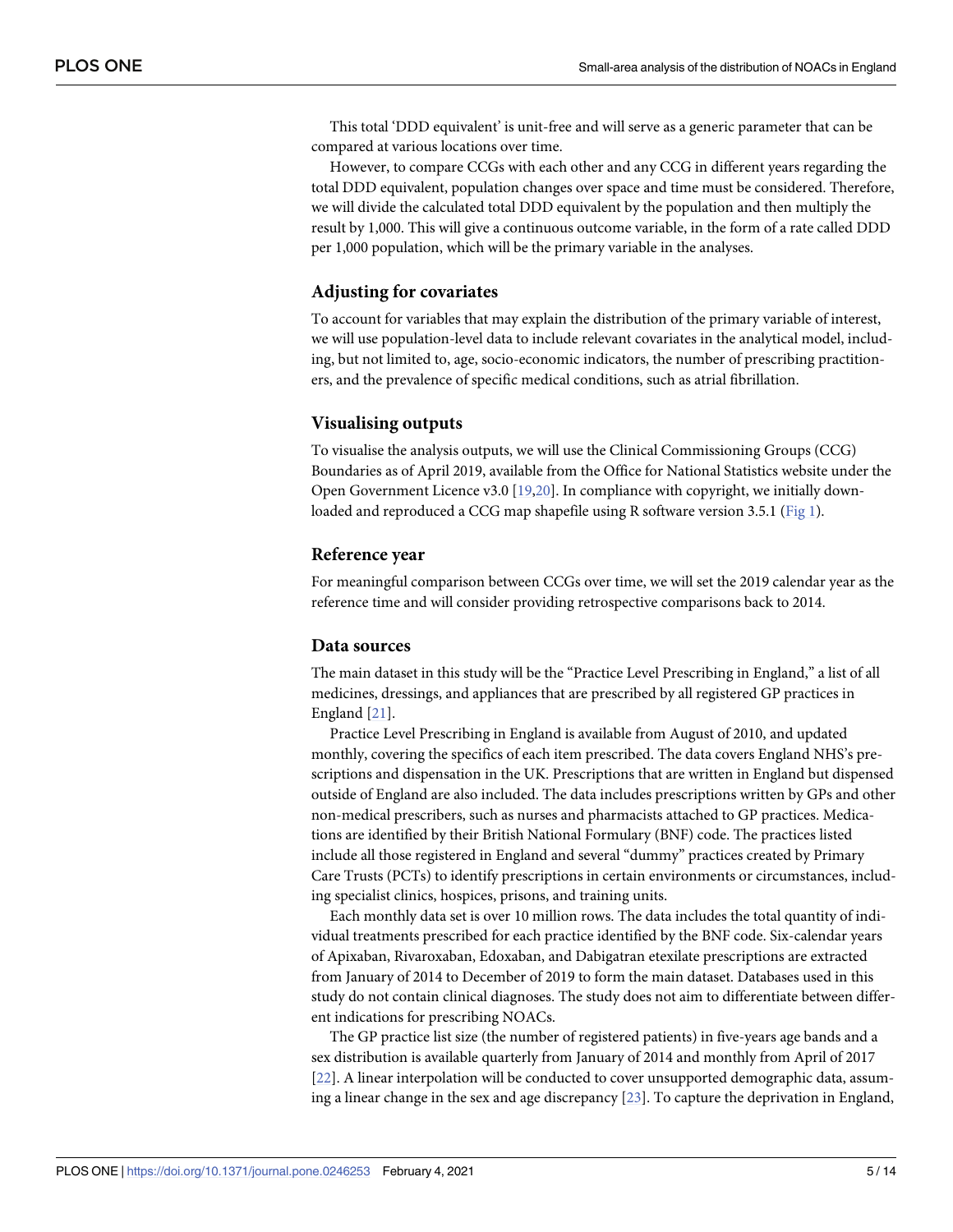<span id="page-5-0"></span>

**[Fig](#page-4-0) 1. Reproduced CCG map shapefile for England as of April 2019.** Source: Office for National Statistics licensed under the Open Government Licence v.3.0. Contains OS data © Crown copyright and database right [2020].

<https://doi.org/10.1371/journal.pone.0246253.g001>

the Index of Multiple Deprivation (IMD) 2019 by CCG is extracted from the Ministry of Housing, Communities & Local Government (MHCLG) [[24](#page-12-0),[25](#page-12-0)]. The Overall Index of Multiple Deprivation is produced according to the seven domains of deprivation, with a particular weights approach (income (22.5%); employment (22.5%); education, skills and training deprivation (13.5%); health and disability (13.5%); crime (9.3%); barriers to housing and services (9.3%); living environment (9.0%)). The 2011 rural-urban classification (RUC) data by CCG is obtained from the Office for National Statistics (ONS), including population data [\[26\]](#page-12-0).

#### **Data processing**

GP practice data were summed on the total quantity of each defined BNF code per CCG over time. The aggregated main data were linked to the demographic data to match standardised DDDs for individual NOAC identifiers per 1,000 patients for the average age and proportion of males. The CCG-level IMD summarised score for 2019 and RUC data from 2011 were merged regardless of their time effects. According to the boundary and name changes during the years, some of the CCGs had been updated or were merged [[27](#page-12-0)]. Our data frame consisting of 191 CCGs, over six study years, was a total of 1146 records for standardised DDD of individual NOACs.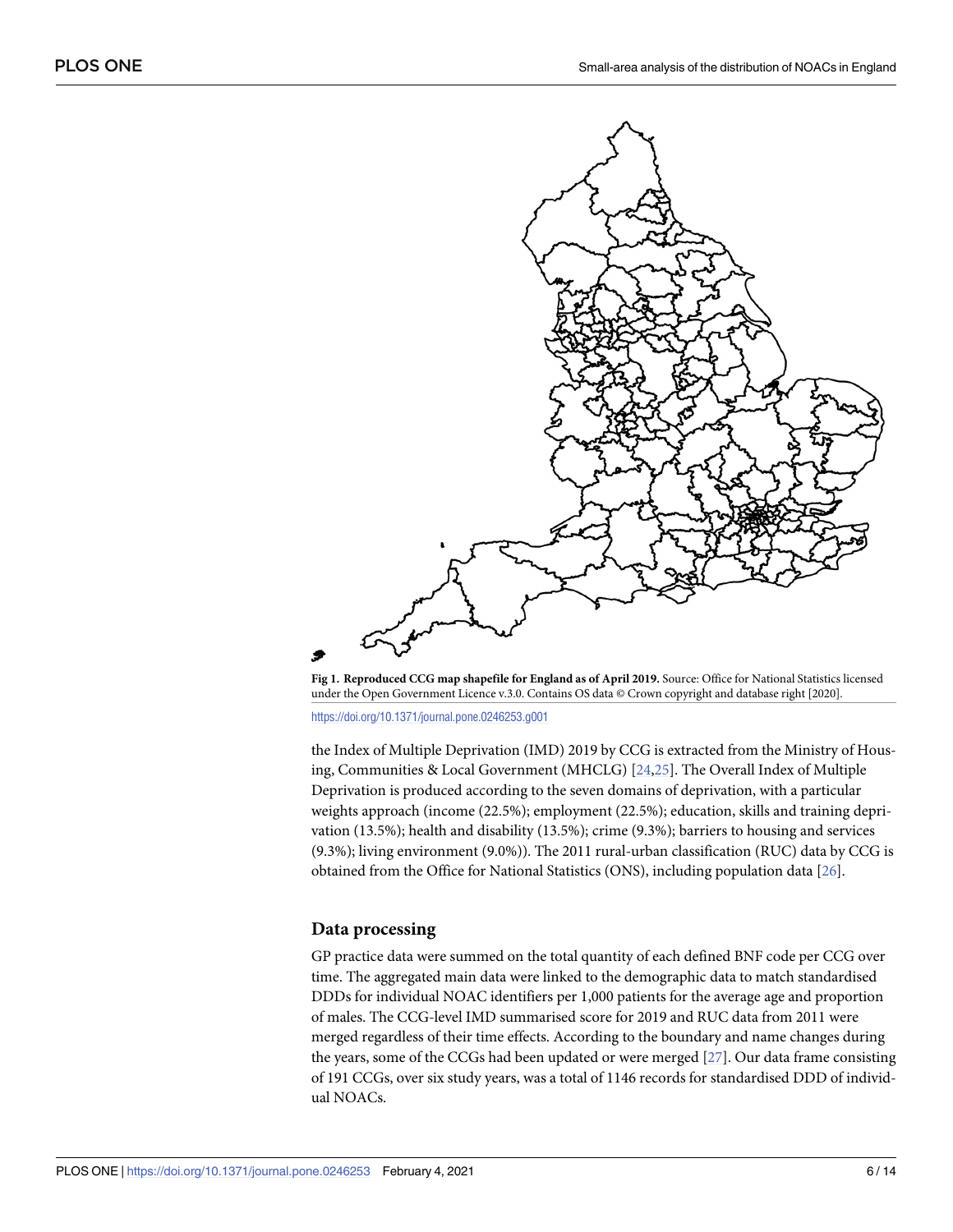#### <span id="page-6-0"></span>**Analysis and modelling**

Small-area health studies have two main features: the spatial location and the distribution of disease, which is known as georeferenced disease data [[28](#page-12-0)]. It is important to use a proper analysis method [\[28\]](#page-12-0). Spatial models help quantify inequalities in drug prescriptions and assess trends. The model's estimates for each district depend on its data and neighbours' information [\[29\]](#page-12-0). Due to insufficient sample size at small geographical levels, direct estimators are too unreliable to provide adequate estimation, while Bayesian methods have improved estimates [\[30\]](#page-12-0). Bayesian methods are commonly used in modern statistical packages to facilitate quick computational algorithms, which was not feasible in the past [[31](#page-12-0)].

The small area estimation method using the Bayesian technique can help count rare events in regions with a small population. In the Bayesian approach, we fit data to the model structure, add information, and perform an external validation. The Bayesian methods enable researchers a sensible interpretation from the statistical concepts, directly quantifying uncertainty and incorporating complex issues [[32](#page-12-0)]. Hierarchical Bayesian modelling is used to estimate the incidence or prevalence rate in spatial epidemiology. In Bayesian hierarchical models, parameters have distributions based on prior beliefs defined by expert opinions or study investigators. These distributions control the parameter limits, which can vary in the model.

When bordering zones show a higher correlation than remote zones, we have real data with a spatial structure [[33](#page-12-0)]. Hence, Besag's intrinsic conditional autoregressive (ICAR) model can account for the spatial autocorrelation by putting information in from adjacent areas [[34](#page-12-0)]. Although this model smooths the noisy estimates, it couldn't explain the variability of these data entirely. The BYM model was introduced by Besag et al. in 1991 to combine both spatial and non-spatial random effects to account for all data variation [\[35\]](#page-12-0). However, it is difficult to assume independence between these two components in the BYM model. Nearly all variation can be addressed since the non-spatial random effect is included to capture the independent region-specific variation. Consequently, it is not possible to split the variability over the effects. The BYM2 model, a reparameterization of the BYM model, addresses this issue to interpret parameters and select hyper-priors for spatial and non-spatial precision [\[36\]](#page-12-0). The new model modified the variability distribution between two components using a single-precision parameter for the combined component and a mixing parameter for the amount of spatial to nonspatial variation  $[36]$ . To quantify the temporal trends in the data, the spatial model can be extended to a space-time model by adding a temporal term in the small areas [\[37\]](#page-12-0). We plan to employ the extended BYM2 model (space-time model) using an RStan package for GP Practice Presentation-level Data.

#### **Small-area estimation model**

The statistical analysis will be carried out using a Bayesian hierarchical framework. We will be able to investigate the geographical distribution of the outcome of interest, DDDs quantity. Let  $y_i$  denote the DDDs quantity in each area (i). Since DDDs are a rare count measure, a Poisson distribution is usually used. In this case, areas with low DDDs quantity frequency might have small expected numbers, and sampling variability will occur with large variance. Due to this potential, Bayesian hierarchical models are used to achieve spatial smoothness of estimates [\[28\]](#page-12-0).

A Poisson model will be used to map DDDs spatial distribution over time and to explore other related factors associated with DDDs at the CCG-level. The effects of clustering within the CCGs (i.e., patients travelling between different clinics but within a specific assigned CCG) will be present in the remaining error terms.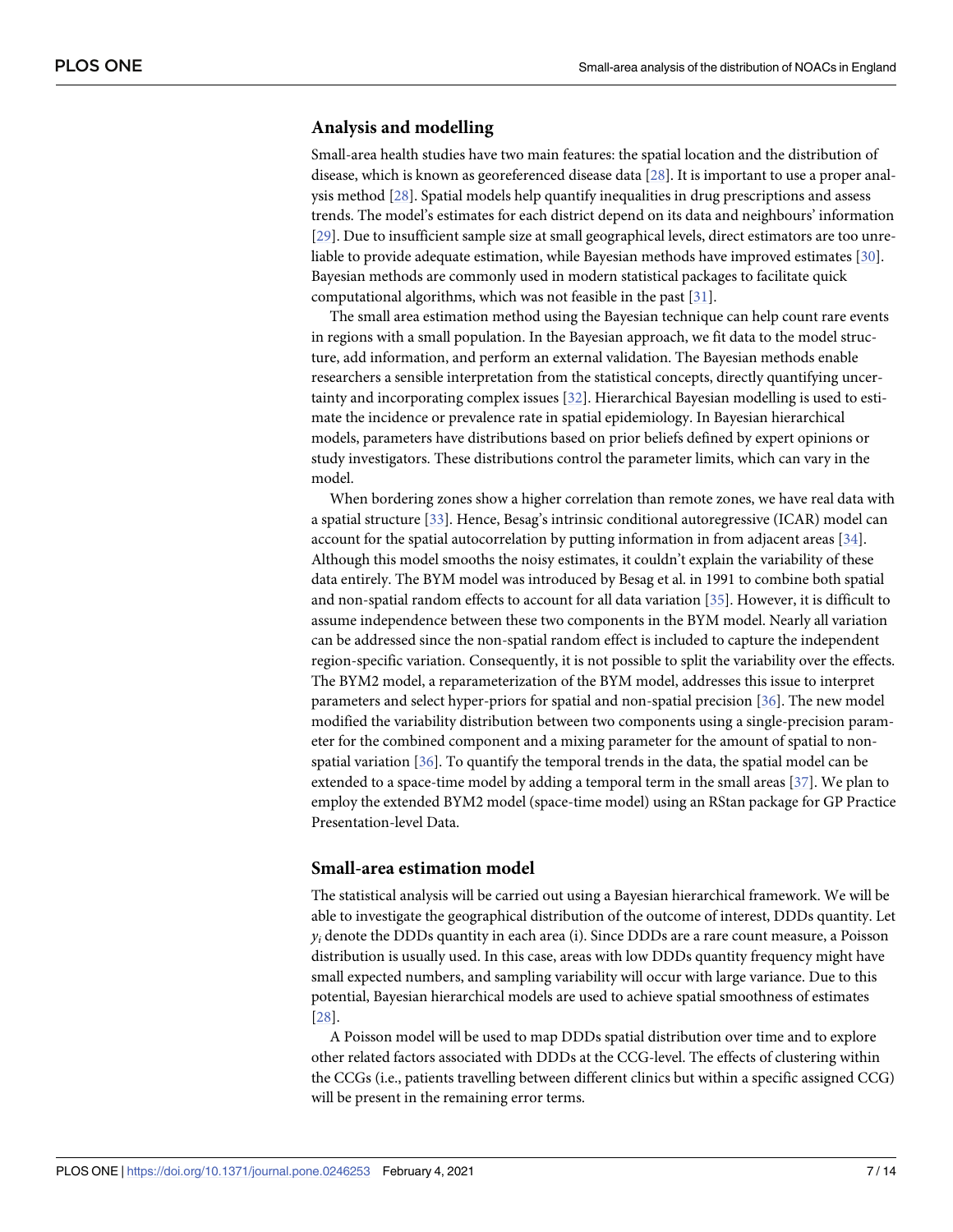<span id="page-7-0"></span>The DDDs quantity of individual NOACs is represented by  $y_{ii}$  in region i and time j. Let  $E_{ii}$ denote the expected number of relevant people in area i and time j, which can be calculated based on the demographic data set. A Poisson distribution is used to model the DDDs quantity, given *θij*. It denotes the underlying true time and area-specific relative rate. The estimation of  $\theta_{ij}$  is  $\frac{y_{ij}}{E_{ij}}$ , which corresponds to timely rates.

$$
y_{ij}|\theta_{ij} \sim \text{Poisson}(E_{ij} \times \theta_{ij})
$$

A general model formulation assumes that the log relative rate  $\mu_{ii} = \log (\theta_{ii})$  has a decomposition as below.

$$
\mu_{ij} = \beta_0 + \beta x_{ij}^T + \kappa_i * \boldsymbol{\sigma} + \beta_3 \text{time}_{ij}
$$

The lognormal Poisson model includes both spatial smoothing and a random effect for non-spatial heterogeneity. The DDDs quantity  $(\mu_{ii})$  in area i and year j measures the space and time variations in the data. The spatial structure of the data, according to the BYM2 as described by Riebler et al., 2016, includes an overall DDDs yearly rate at the country level (*β*0), CCG-level covariates ( $\beta x_{ij}^T$ ), a combined random effects component ( $\kappa_i$ ) consisting of both spatial and non-spatial random-effects, and the temporal effect. This mixture of components consists of either spatial and non-spatial random effects to account for model error terms. The non-spatial error term is used to consider over-dispersion not modelled by the Poisson variates. In the latest version of the BYM models, a combination of these two components is incorporated in the Poisson model to make it more interpretable and allow for sensible hyperparameters [\[36\]](#page-12-0).

$$
\kappa_i = \eta_i((\sqrt{\rho/s}) + \nu_i((\sqrt{1-\rho}))
$$

Information between adjacent areas can be captured with spatially-correlated random effect (*ηi*), which allows for sharing the similarity of characteristics. Spatially uncorrelated random effect accounts for heterogeneity within areas (*νi*). The mixture component *κ<sup>i</sup>* smooths observations to the total mean  $\mu_{\rm ii}$ , with a precision parameter  $\sigma$  (overall standard deviation for combined error terms) and weighting parameter *ρ* for spatial/non-spatial variation. *ρ* has a value between zero and one and models the amount of the variance that comes from the spatially correlated error terms over the variance that comes from the independent error terms. In this formula, s is the scaling factor that scales the proportion of variance  $\rho$  and lets  $\sigma$  be the standard deviation of the combined components. Spatial variation due to different amounts of DDDs in each CCG and geographical inequalities in CCGs is captured by this combined parameter. The temporal component  $β_3$  smooths variation over time (yearly) and considers potential time correlation. We will account for exposure time by including it as a variable in the Poisson model. However, in the future, we will consider other time models that could fit our data.

We will develop the inferencing of the Bayesian model in the open-source RStan package, which is a highly expressive general probabilistic programming language for the specification of Bayesian statistical models [[38](#page-12-0)–[40](#page-12-0)]. Stan used No-U-Turn Sampler, or NUTS, an extension of the Hamilton Monte Carlo algorithm sampler, to draw samples from the model parameters and residual errors from the posterior distribution. This algorithm, introduced by Hoffman et al. in 2014, efficiently minimizes manual interventions and allows users to save time and focus on model development [\[41](#page-12-0)]. NUTS is a simpler algorithm that is used to select sample points that have a wider distribution to prevent redundant sampling steps [[41](#page-12-0)]. For hierarchical models comprising a complex posterior, such as the BYM models, Stan's NUTS sampler makes more robust estimates compared to the Gibbs or Metropolis samplers [\[33\]](#page-12-0).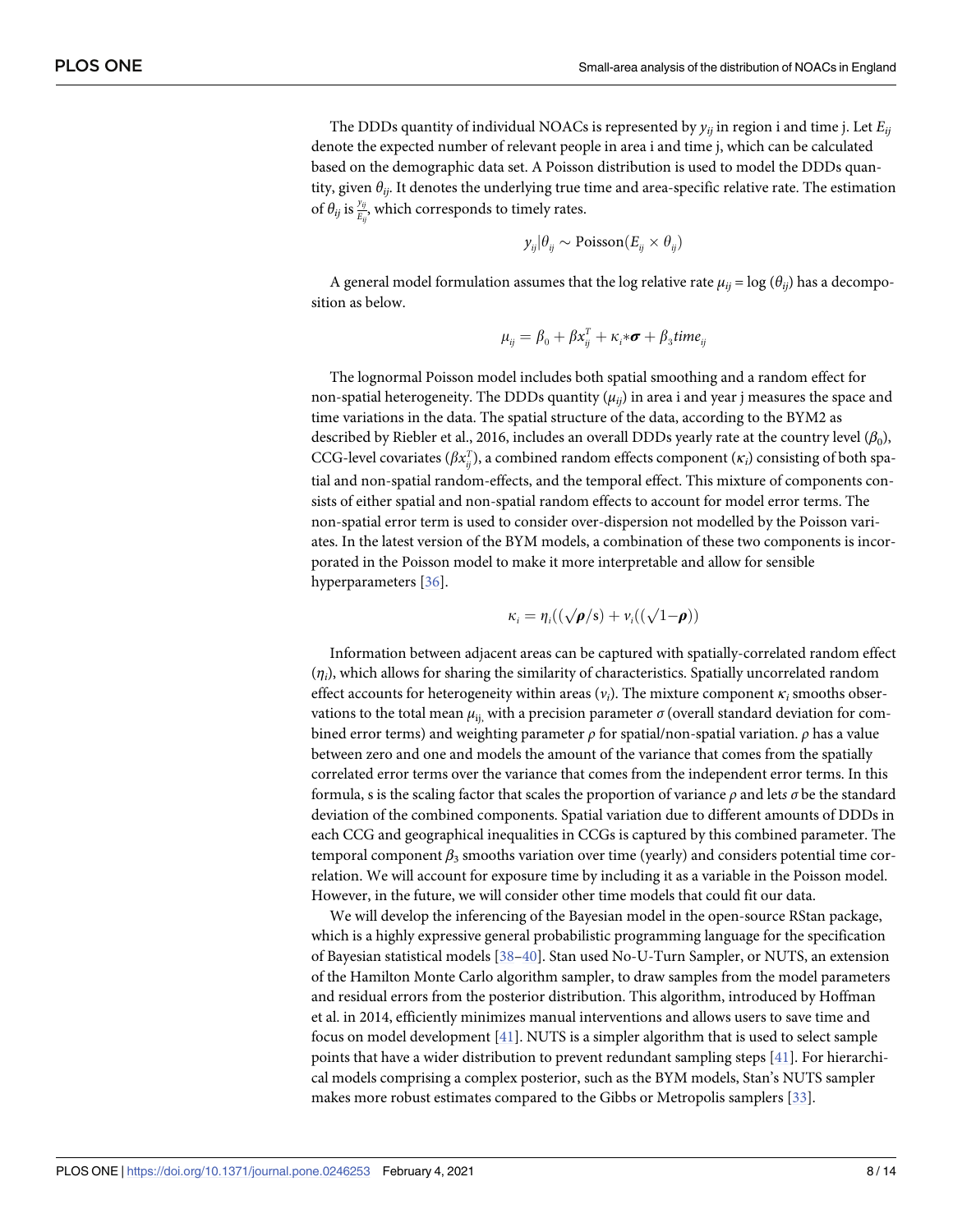<span id="page-8-0"></span>The posterior summaries, including the median and 95% credible interval (the 2.5th and 97.5<sup>th</sup> percentiles) for each parameter, will be calculated from the drawn samples [\[41\]](#page-12-0).

#### **Assumptions for the data and the model**

The outputs of our model may be different from the actual population characteristics because of sampling and non-sampling errors in the data and assumptions underlying the modelling techniques. In the modelling and analysis, we may need to make a few assumptions, such as none of these four NOACs are withdrawn from commercial markets, prescribing patterns or authorisation for these NOACs do not change significantly over time (for example, via a major change in clinical practice guidelines), our estimates will also be model-unbiased under the assumption of the linear association between the response variable and the area-specific covariates when only area-specific auxiliary information is available, and all small (CCGs) and large areas (country) have the same characteristics [\[42\]](#page-12-0).

These assumptions are made because they have implications in interpreting model output. If any of the assumptions appear to be true, the effects on the model's output will be checked through empirical-defining counterfactual scenarios (*a posteriori)* and rerunning the model.

#### **Model validation**

To assess the validity of our estimations, we will conduct a sensitivity analysis in two stages [\[43\]](#page-12-0). In the first stage, we will randomly mask 10% of our data points and we will repeat all of the models for the remaining 90% of the data. We will use the (average) root mean squared error (RMSE) as a measure for the average squared difference between model estimates and the observed values. The RMSE is often used to measure the differences between the values predicted by a model and the observed values, a useful measure to capture model precision [\[44\]](#page-13-0). In the next stage, we will calculate the proportion of data points in our masked data set that fell within the 95% uncertainty interval of the withheld data.

The validation framework will check each model's performance using the summary of the parameters and their various quantities. These include the posterior mean, the posterior standard deviation, and various quantiles computed from the draws. We will check MCMC model-fitting measurements, including the Monte Carlo standard error (se\_mean), the effective sample size (n\_eff), and the R-hat statistic (Rhat).

#### **Ethical considerations**

This study uses publicly-available data only, so no ethical approval is required. NHS and ONS data sets have open government licenses and we will cite the principal investigators of the secondary data sets.

#### **Open data sharing**

The Research Data Australia platform will be used to make the models, codes, and detailed outputs available to the public and professionals [\[45\]](#page-13-0). Research Data Australia, an Australian Government-supported data discovery service of the Australian Research Data Commons, helps in finding, accessing, and reusing research data. Data will be stored on authors' university-affiliated storage platforms, with descriptions of and links to the data provided on Research Data Australia.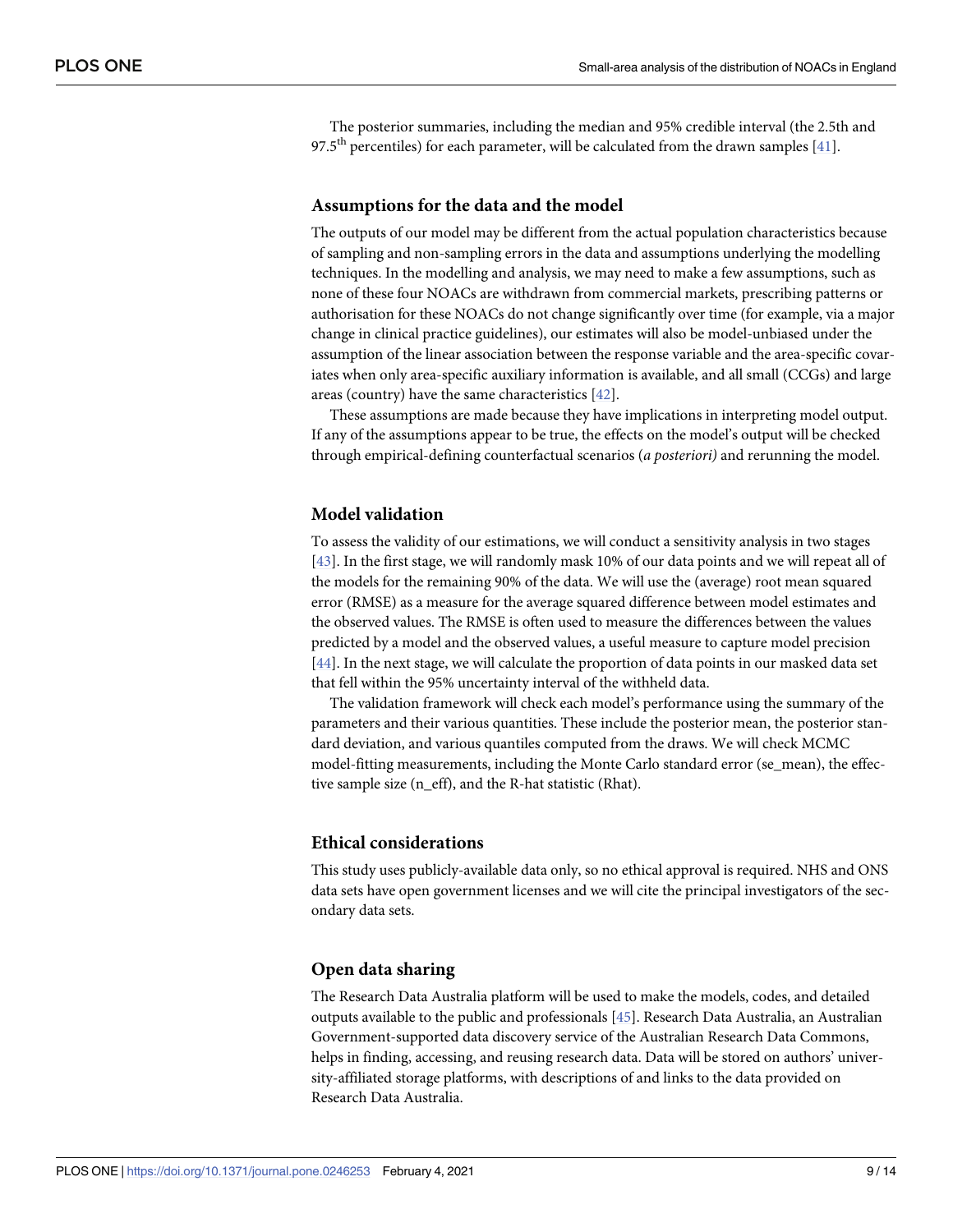## <span id="page-9-0"></span>**Discussion**

To our knowledge, this study is the first small-area analysis of the distribution of NOACs in England using the Bayesian approach. In comparison to warfarin, the vitamin K antagonists Dabigatran, Apixaban, Rivaroxaban, and Edoxaban have proven to be comparably effective in preventing stroke in AF and in treating venous thromboembolism. They are associated with a reduced risk of intracranial bleeding. NOACs' superiority compared to vitamin-K anticoagulants has been also acknowledged by the WHO, who has included Dabigatran (as representative of the pharmacological class) on the  $21<sup>st</sup>$  WHO Essential Medicine List [\[46\]](#page-13-0).

However, as the selection of a particular NOAC will depend on a few factors, the prescribing patterns are different across geographic areas and over time. These selection factors can be individual-related factors, such as renal function, possible drug-drug interactions, or preferred dosing schedules (once- or twice-daily), prescriber-related factors, such as familiarity with NOACs and their dosing or being comfortable prescribing NOACs; and system-related factors, such as the availability of individual NOACs at a particular CCG.

#### **Research implications**

This study will identify possible similarities or differences in prescribing individual NOACs over time and space to help identify possible gaps in NOAC prescriptions at the CCG level. Specifically, quantifying spatio-temporal differences will enable the evaluation of inequalities in prescribing NOACs. This quantification will be meaningful in developing geographically targeted public health interventions, campaigns, audits, or guidelines to improve low-prescribing areas.

Moreover, the spatio-temporal analysis in this study will be the fundamental framework for visualising variations in prescribing NOACs over time and highlighting possible geographical clusters, or 'hot-spots', of NOAC prescriptions.

The Bayesian spatio-temporal modelling of prescribing patterns for NOACs will help predict future patterns and provide estimation based on hypothetical scenarios or sensitivity analyses. It will assess counterfactual prescription scenarios for better prescriber preparedness outcomes at the CCG level and support decision making at the prescriber or CCG level.

#### **Target audiences of this research**

Public health researchers, individual clinician prescribers, such as general practitioners and nurse practitioners, CCG managers across England, pharmacists working with GP practices, and NHS Implementation Collaborative groups are the target audiences of this research.

#### **Pros of this analytical approach**

This study emphasizes the intersection of time and space in pharmacoepidemiology studies. A small number of studies consider the effects of combining time and location to estimate drug trends. Some researchers map the distribution of prescribing geo-referenced data by applying a likelihood method to a specific time. This paper is the first to use a hierarchical Bayesian spatiotemporal model to estimate standardised drug quantities of prescription data in small areas. The Bayesian hierarchical framework is more flexible and handles small amounts of data with spatial correlation. Bayesian hierarchical methods enable smoothing by borrowing information from neighbouring units, which leads to more stable estimates. Using an RStan package is another advantage of this study. This powerful programming language allows for disconnected subgraphs and island regions and better estimates of models with complex posteriors, such as the BYM model [[33](#page-12-0)].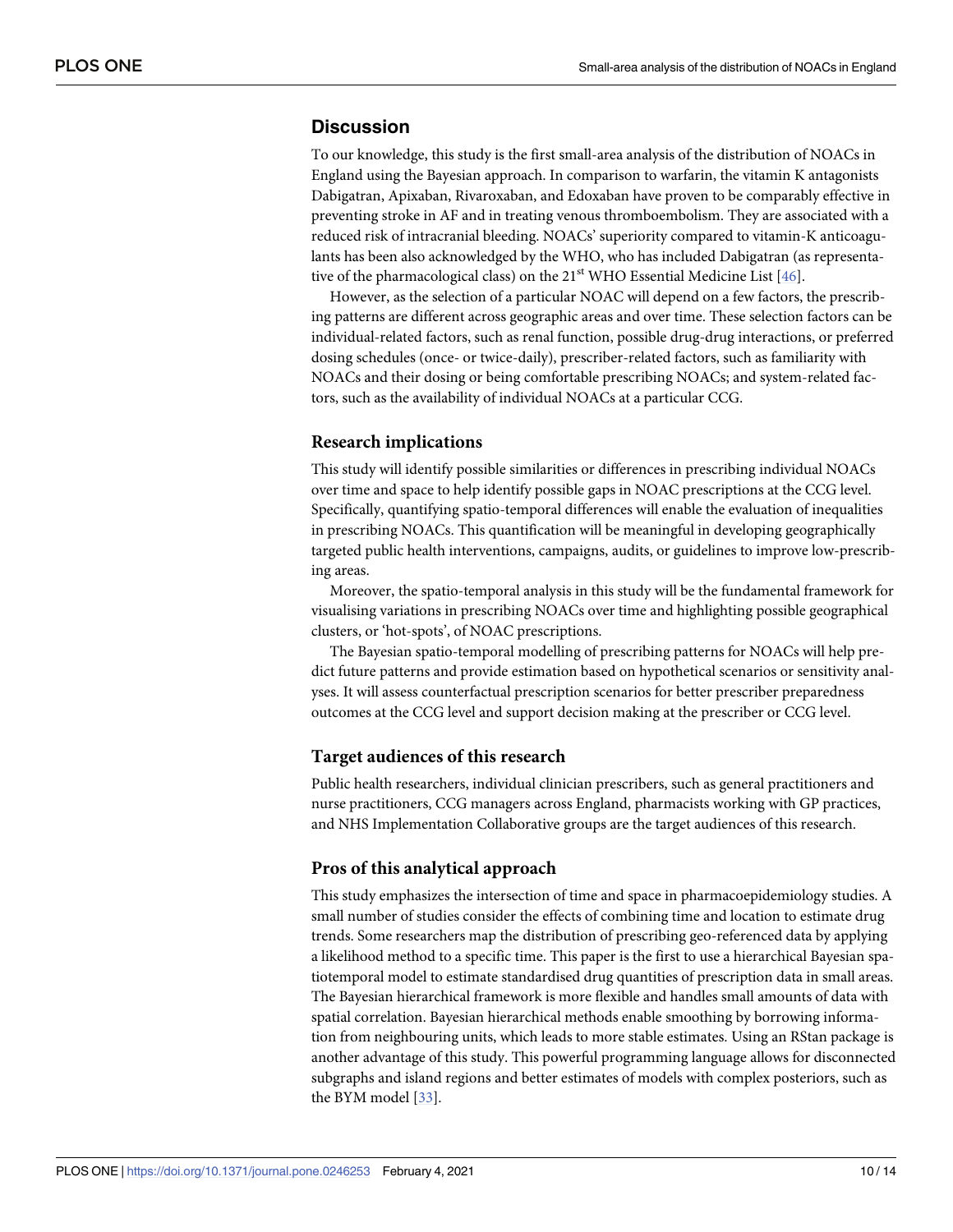#### **Future directions**

The future direction of this research includes the economic evaluation of prescribing NOACs at the small-area level, dynamic or real-time visualisation of analytical outputs for NOACs to translate our findings into practice and policy, predicting future patterns, and conducting this small-area analysis for other medication classes (individually or in groups). Additionally, the analytical approach from this study can be used for more detailed comparisons with other countries, including Canada, Australia, or New Zealand, depending on data availability.

#### **Considerations and limitations of the study**

This study uses aggregate, population-level data, which is a similar design approach to ecological studies, without any gender- or age-specific data. Therefore, interpreting the results and outputs of this spatio-temporal small area analysis should be done at the CCG level, not at individual prescriber or patient levels, to prevent any ecological fallacies.

The main dataset that we will use for the Bayesian analysis, although rich in medicationrelated information, contains information for other relevant variables or covariates. Therefore, the inclusion of other covariates for statistical adjustment purposes depends on their availability from reliable sources over time.

Additionally, the main dataset that we will use for analysis will only cover CCGs in England, not the United Kingdom. Therefore, geographical interpretation and visualisation of the outputs may be limited.

The Prescribing by GP Practice database covers prescriptions by general and nurse practitioners. Data from other authorised prescribers, such as specialists or trainees working at hospitals or private practices, are not reflected in this dataset or analysis. General practitioners on average prescribe approximately 60–65% of all medications across NHS. However, the actual percentage of NOACs prescribed by GPs is unknown.

The four licensed NOACs analysed in this study are known by their generic names in the main data set. Therefore, parties interested in specific brand-focused information need more details, such as the market share of a brand, to translate the outputs of this study to their practice.

For optimal and meaningful interpretation, statistical model assumptions should be considered. Otherwise, reliable interpretation may not be possible. Finally, this study requires very large data sets, which makes replicating the methodology more suitable for advanced statistical software or packages.

#### **Conclusion**

This study offers a new statistical approach to modelling pharmacoepidemiologic data. The generic analytical approach of this study can be applied to other medications, especially those prescribed for chronic conditions that must be taken for a long time (possibly a lifetime).

#### **Author Contributions**

**Conceptualization:** Alireza Ahmadvand.

**Data curation:** Ehsan Rezaei-Darzi.

**Methodology:** Ehsan Rezaei-Darzi, Parinaz Mehdipour, Alireza Ahmadvand.

**Supervision:** Alireza Ahmadvand.

**Validation:** Ehsan Rezaei-Darzi.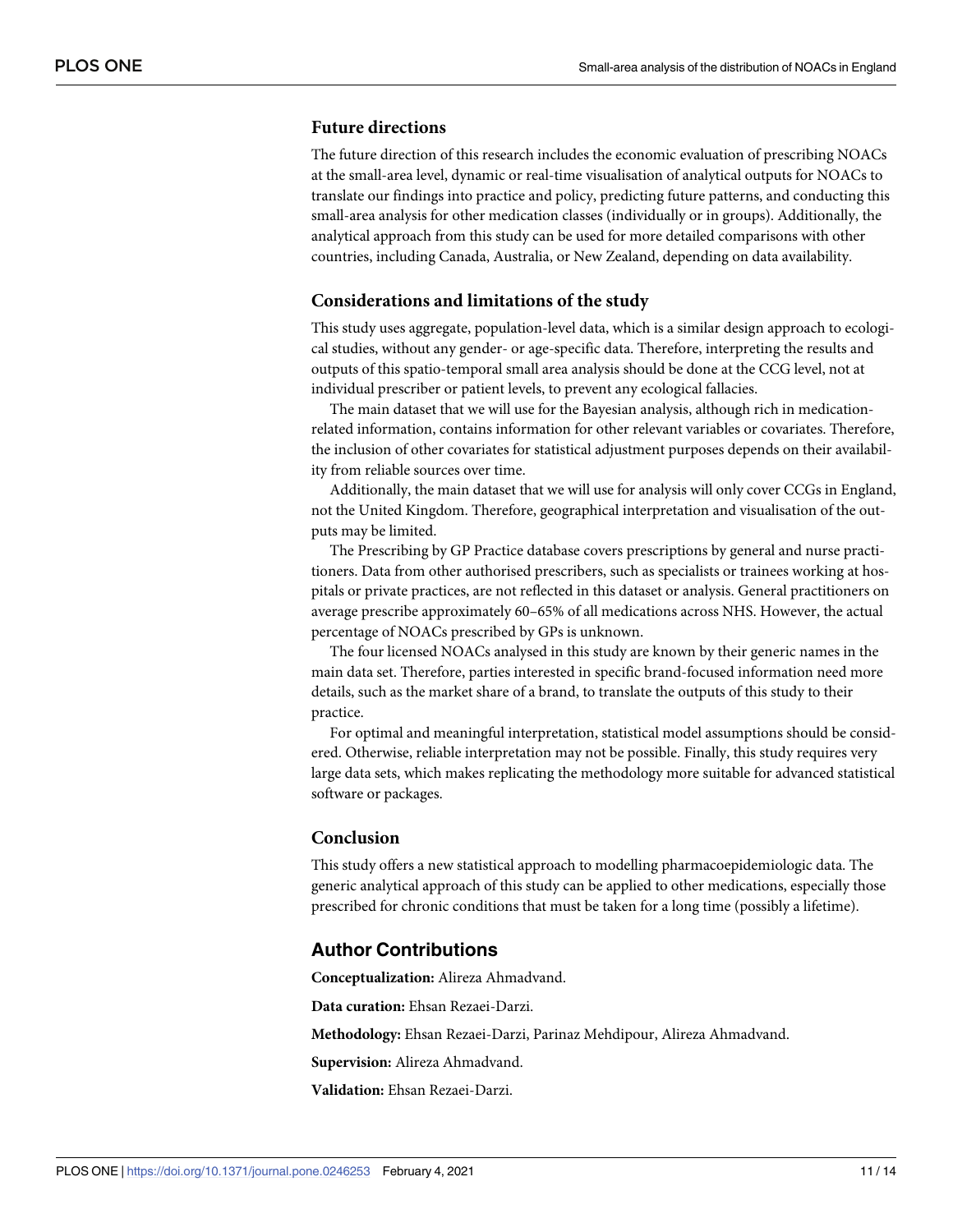<span id="page-11-0"></span>**Visualization:** Ehsan Rezaei-Darzi.

**Writing – original draft:** Ehsan Rezaei-Darzi, Parinaz Mehdipour, Alireza Ahmadvand.

**Writing – review & editing:** Ehsan Rezaei-Darzi, Parinaz Mehdipour, Mariachiara Di Cesare, Farshad Farzadfar, Shadi Rahimzadeh, Lisa Nissen, Alireza Ahmadvand.

#### **References**

- **[1](#page-1-0).** National Institute for Health and Care Excellence. Support for commissioning: anticoagulation therapy 2020, April 04 [Available from: [https://www.nice.org.uk/guidance/cmg49.](https://www.nice.org.uk/guidance/cmg49)
- **[2](#page-1-0).** Adderley NJ, Ryan R, Nirantharakumar K, Marshall T. Prevalence and treatment of atrial fibrillation in UK general practice from 2000 to 2016. Heart. 2019; 105(1):27–33. [https://doi.org/10.1136/heartjnl-](https://doi.org/10.1136/heartjnl-2018-312977)[2018-312977](https://doi.org/10.1136/heartjnl-2018-312977) PMID: [29991504](http://www.ncbi.nlm.nih.gov/pubmed/29991504)
- **[3](#page-1-0).** National Institute for Health and Care Excellence. Atrial fibrillation (update) final scope 2020, April 04 [Available from: [https://www.nice.org.uk/guidance/cg180/resources/atrial-fibrillation-update-final](https://www.nice.org.uk/guidance/cg180/resources/atrial-fibrillation-update-final-scope)[scope](https://www.nice.org.uk/guidance/cg180/resources/atrial-fibrillation-update-final-scope).
- **[4](#page-1-0).** Ko D, Rahman F, Schnabel RB, Yin X, Benjamin EJ, Christophersen IE. Atrial fibrillation in women: epidemiology, pathophysiology, presentation, and prognosis. Nat Rev Cardiol. 2016; 13(6):321–32. <https://doi.org/10.1038/nrcardio.2016.45> PMID: [27053455](http://www.ncbi.nlm.nih.gov/pubmed/27053455)
- **[5](#page-1-0).** Pol D, Curtis C, Ramkumar S, Bittinger L. NOACs now mainstream for the use of anticoagulation in non-valvular atrial fibrillation in Australia. Heart, Lung and Circulation. 2019; 28(4):e40–e2. [https://doi.](https://doi.org/10.1016/j.hlc.2018.03.010) [org/10.1016/j.hlc.2018.03.010](https://doi.org/10.1016/j.hlc.2018.03.010) PMID: [29861320](http://www.ncbi.nlm.nih.gov/pubmed/29861320)
- **[6](#page-1-0).** Reiffel JA, Weitz JI, Reilly P, Kaminskas E, Sarich T, Sager P, et al. NOAC monitoring, reversal agents, and post-approval safety and effectiveness evaluation: A cardiac safety research consortium think tank. Am Heart J. 2016; 177:74–86. <https://doi.org/10.1016/j.ahj.2016.04.010> PMID: [27297852](http://www.ncbi.nlm.nih.gov/pubmed/27297852)
- **[7](#page-1-0).** Edwards S, Hamilton V, Nherera L, Trevor N, Barton S. Rivaroxaban for the prevention of stroke and systemic embolism in people with atrial fibrillation: A Single Technology Appraisal. BMJ-TAG, London. 2011.
- **8.** Ahmad Y, Lip GY. Dabigatran etexilate for the prevention of stroke and systemic embolism in atrial fibrillation: NICE guidance. BMJ Publishing Group Ltd and British Cardiovascular Society; 2012.
- **9.** National Institute for Health and Care Excellence. Apixaban for preventing stroke and systemic embolism in people with nonvalvular atrial fibrillation 2019, December 24 [Available from: [https://www.nice.](https://www.nice.org.uk/guidance/ta275) [org.uk/guidance/ta275](https://www.nice.org.uk/guidance/ta275).
- **[10](#page-1-0).** Greenhalgh J, Longworth L, Crossan C, Singh J, Bagust A, Beale S, et al. Edoxaban for preventing stroke and systemic embolism in people with non-valvular atrial fibrillation: A Single Technology Appraisal. Evidence Review Group Report to NICE. 2015.
- **[11](#page-1-0).** Mersey P. DABIGATRAN ETEXILATE (Pradaxa®) for the treatment and secondary prevention of Deep Vein Thrombosis and/or Pulmonary Embolism.
- **12.** National Institute for Health and Care Excellence. Rivaroxaban for treating pulmonary embolism and preventing recurrent venous thromboembolism 2020, April 04 [Available from: [https://www.nice.org.uk/](https://www.nice.org.uk/Guidance/TA287) [Guidance/TA287.](https://www.nice.org.uk/Guidance/TA287)
- **13.** National Institute for Health and Care Excellence. Apixaban for the treatment and secondary prevention of deep vein thrombosis and/or pulmonary embolism 2020, April 04 [Available from: [https://www.nice.](https://www.nice.org.uk/guidance/ta341) [org.uk/guidance/ta341](https://www.nice.org.uk/guidance/ta341).
- **14.** National Institute for Health and Care Excellence. Edoxaban for treating and for preventing deep vein thrombosis and pulmonary embolism 2020, April 04 [Available from: [https://www.nice.org.uk/guidance/](https://www.nice.org.uk/guidance/ta354) [ta354](https://www.nice.org.uk/guidance/ta354).
- **[15](#page-1-0).** National Institute for Health and Care Excellence. Rivaroxaban for preventing adverse outcomes after acute management of acute coronary syndrome 2020, April 04 [Available from: [https://www.nice.org.](https://www.nice.org.uk/guidance/ta335) [uk/guidance/ta335.](https://www.nice.org.uk/guidance/ta335)
- **[16](#page-1-0).** Amin A. Oral anticoagulation to reduce risk of stroke in patients with atrial fibrillation: current and future therapies. Clinical interventions in aging. 2013; 8:75. <https://doi.org/10.2147/CIA.S37818> PMID: [23378750](http://www.ncbi.nlm.nih.gov/pubmed/23378750)
- **[17](#page-1-0).** Health Do. Cardiovascular Disease Outcomes Strategy. Improving outcomes for people with or at risk of cardiovascular disease. DH London; 2013.
- **[18](#page-3-0).** Loo SY, Dell'Aniello S, Huiart L, Renoux C. Trends in the prescription of novel oral anticoagulants in UK primary care. Br J Clin Pharmacol. 2017; 83(9):2096–106. <https://doi.org/10.1111/bcp.13299> PMID: [28390065](http://www.ncbi.nlm.nih.gov/pubmed/28390065)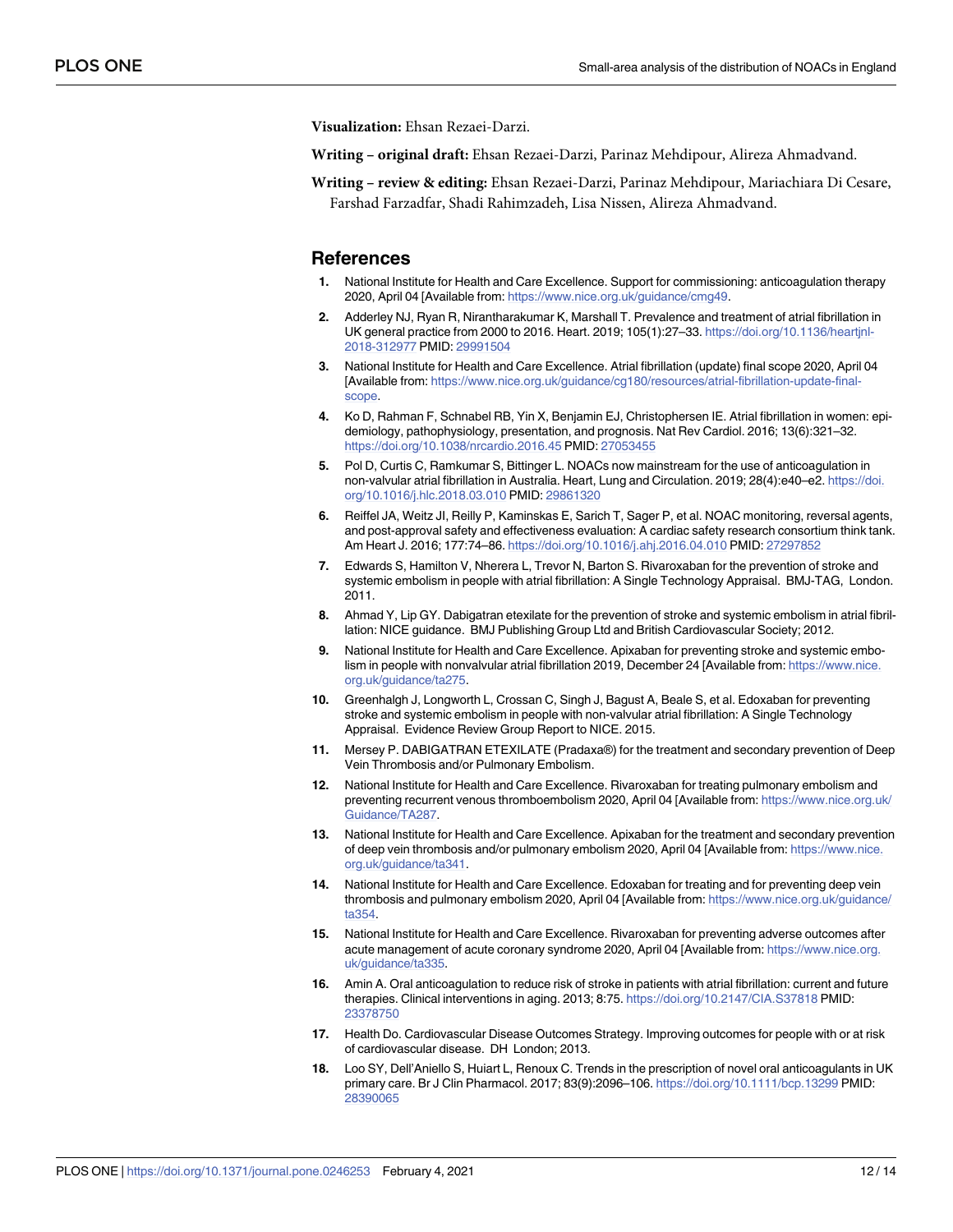- <span id="page-12-0"></span>**[19](#page-4-0).** Office for National Statistics. Licences 2020, January 17 [Available from: [https://www.ons.gov.uk/](https://www.ons.gov.uk/methodology/geography/licences) [methodology/geography/licences](https://www.ons.gov.uk/methodology/geography/licences).
- **[20](#page-4-0).** Office for National Statistics. Clinical Commissioning Groups (April 2019) Boundaries EN BFE 2020, January 17 [Available from: [https://geoportal.statistics.gov.uk/datasets/clinical-commissioning-groups](https://geoportal.statistics.gov.uk/datasets/clinical-commissioning-groups-april-2019-boundaries-en-bfe)[april-2019-boundaries-en-bfe.](https://geoportal.statistics.gov.uk/datasets/clinical-commissioning-groups-april-2019-boundaries-en-bfe)
- **[21](#page-4-0).** NHS Digital. Practice Level Prescribing Data 2019, 24 December [Available from: [https://digital.nhs.uk/](https://digital.nhs.uk/data-and-information/publications/statistical/practice-level-prescribing-data) [data-and-information/publications/statistical/practice-level-prescribing-data](https://digital.nhs.uk/data-and-information/publications/statistical/practice-level-prescribing-data).
- **[22](#page-4-0).** NHS Digital. Patients Registered at a GP Practice 2019, 24 December [Available from: [https://digital.](https://digital.nhs.uk/data-and-information/publications/statistical/patients-registered-at-a-gp-practice) [nhs.uk/data-and-information/publications/statistical/patients-registered-at-a-gp-practice](https://digital.nhs.uk/data-and-information/publications/statistical/patients-registered-at-a-gp-practice).
- **[23](#page-4-0).** Agirrezabal I, Cabasés JM, Di Tanna GL, Sánchez-Iriso E. Inequalities in prescription rates of anti-osteoporosis drugs in primary care in England: A practice-level prescribing data analysis in 2013–2018. Bone. 2020; 130:115125. <https://doi.org/10.1016/j.bone.2019.115125> PMID: [31689524](http://www.ncbi.nlm.nih.gov/pubmed/31689524)
- **[24](#page-5-0).** GOV.UK. English indices of deprivation 2015 2019, September 26 [Available from: [https://www.gov.uk/](https://www.gov.uk/government/statistics/english-indices-of-deprivation-2015) [government/statistics/english-indices-of-deprivation-2015.](https://www.gov.uk/government/statistics/english-indices-of-deprivation-2015)
- **[25](#page-5-0).** GOV.UK. English indices of deprivation 2019 2019, September 26 [Available from: [https://www.gov.uk/](https://www.gov.uk/government/statistics/english-indices-of-deprivation-2019) [government/statistics/english-indices-of-deprivation-2019.](https://www.gov.uk/government/statistics/english-indices-of-deprivation-2019)
- **[26](#page-5-0).** Office for National Statistics. Rural Urban Classification (2011) of CCG including population in England 2020, January 17 [Available from: [https://geoportal.statistics.gov.uk/datasets/rural-urban-classification-](https://geoportal.statistics.gov.uk/datasets/rural-urban-classification-2011-of-ccgs-including-population-in-england)[2011-of-ccgs-including-population-in-england](https://geoportal.statistics.gov.uk/datasets/rural-urban-classification-2011-of-ccgs-including-population-in-england).
- **[27](#page-5-0).** NHS. Clinical commissioning group details 2019, December 24 [Available from: [https://www.england.](https://www.england.nhs.uk/ccg-details/) [nhs.uk/ccg-details/.](https://www.england.nhs.uk/ccg-details/)
- **[28](#page-6-0).** Lawson AB. Bayesian disease mapping: hierarchical modeling in spatial epidemiology: Chapman and Hall/CRC; 2013.
- **[29](#page-6-0).** Di Cesare M, Bhatti Z, Soofi SB, Fortunato L, Ezzati M, Bhutta ZA. Geographical and socioeconomic inequalities in women and children's nutritional status in Pakistan in 2011: an analysis of data from a nationally representative survey. The Lancet Global Health. 2015; 3(4):e229–e39. [https://doi.org/10.](https://doi.org/10.1016/S2214-109X%2815%2970001-X) [1016/S2214-109X\(15\)70001-X](https://doi.org/10.1016/S2214-109X%2815%2970001-X) PMID: [25794676](http://www.ncbi.nlm.nih.gov/pubmed/25794676)
- **[30](#page-6-0).** Rao J. Some new developments in small area estimation. 2003.
- **[31](#page-6-0).** Zellner A. Bayesian and non-Bayesian approaches to statistical inference and decision-making. Journal of computational and applied mathematics. 1995; 64(1–2):3–10.
- **[32](#page-6-0).** Gelman A, Carlin JB, Stern HS, Dunson DB, Vehtari A, Rubin DB. Bayesian data analysis: Chapman and Hall/CRC; 2013.
- **[33](#page-6-0).** Morris M, Wheeler-Martin K, Simpson D, Mooney SJ, Gelman A, DiMaggio C. Bayesian hierarchical spatial models: Implementing the Besag York Mollié model in stan. Spatial and spatio-temporal epidemiology. 2019; 31:100301. <https://doi.org/10.1016/j.sste.2019.100301> PMID: [31677766](http://www.ncbi.nlm.nih.gov/pubmed/31677766)
- **[34](#page-6-0).** Besag J. Spatial interaction and the statistical analysis of lattice systems. Journal of the Royal Statistical Society: Series B (Methodological). 1974; 36(2):192–225.
- **[35](#page-6-0).** Besag J, York J, Mollié A. Bayesian image restoration, with two applications in spatial statistics. Annals of the institute of statistical mathematics. 1991; 43(1):1–20.
- **[36](#page-6-0).** Riebler A, Sørbye SH, Simpson D, Rue H. An intuitive Bayesian spatial model for disease mapping that accounts for scaling. Statistical methods in medical research. 2016; 25(4):1145–65. [https://doi.org/10.](https://doi.org/10.1177/0962280216660421) [1177/0962280216660421](https://doi.org/10.1177/0962280216660421) PMID: [27566770](http://www.ncbi.nlm.nih.gov/pubmed/27566770)
- **[37](#page-6-0).** DiMaggio C. Small-area spatiotemporal analysis of pedestrian and bicyclist injuries in New York City. Epidemiology. 2015; 26(2):247–54. <https://doi.org/10.1097/EDE.0000000000000222> PMID: [25643104](http://www.ncbi.nlm.nih.gov/pubmed/25643104)
- **[38](#page-7-0).** Stan Development Team. RStan: The R interface to Stan. R package version 2.17.3. 2018 [Available from: [http://mc-stan.org.](http://mc-stan.org)
- **39.** Stan Development Team. Stan Modeling Language User Guid and Reference Manual, Version 2.18.0. 2018 [Available from: [http://mc-stan.org.](http://mc-stan.org)
- **[40](#page-7-0).** Stan Development Team. The Stan Core Library, Version 2.18.0. 2018 [Available from: [http://mc-stan.](http://mc-stan.org) [org.](http://mc-stan.org)
- **[41](#page-7-0).** Hoffman MD, Gelman A. The No-U-Turn sampler: adaptively setting path lengths in Hamiltonian Monte Carlo. Journal of Machine Learning Research. 2014; 15(1):1593–623.
- **[42](#page-8-0).** Rahman A. A review of small area estimation problems and methodological developments. 2008.
- **[43](#page-8-0).** Rajaratnam JK, Marcus JR, Flaxman AD, Wang H, Levin-Rector A, Dwyer L, et al. Neonatal, postneonatal, childhood, and under-5 mortality for 187 countries, 1970–2010: a systematic analysis of progress towards Millennium Development Goal 4. The Lancet. 2010; 375(9730):1988–2008.